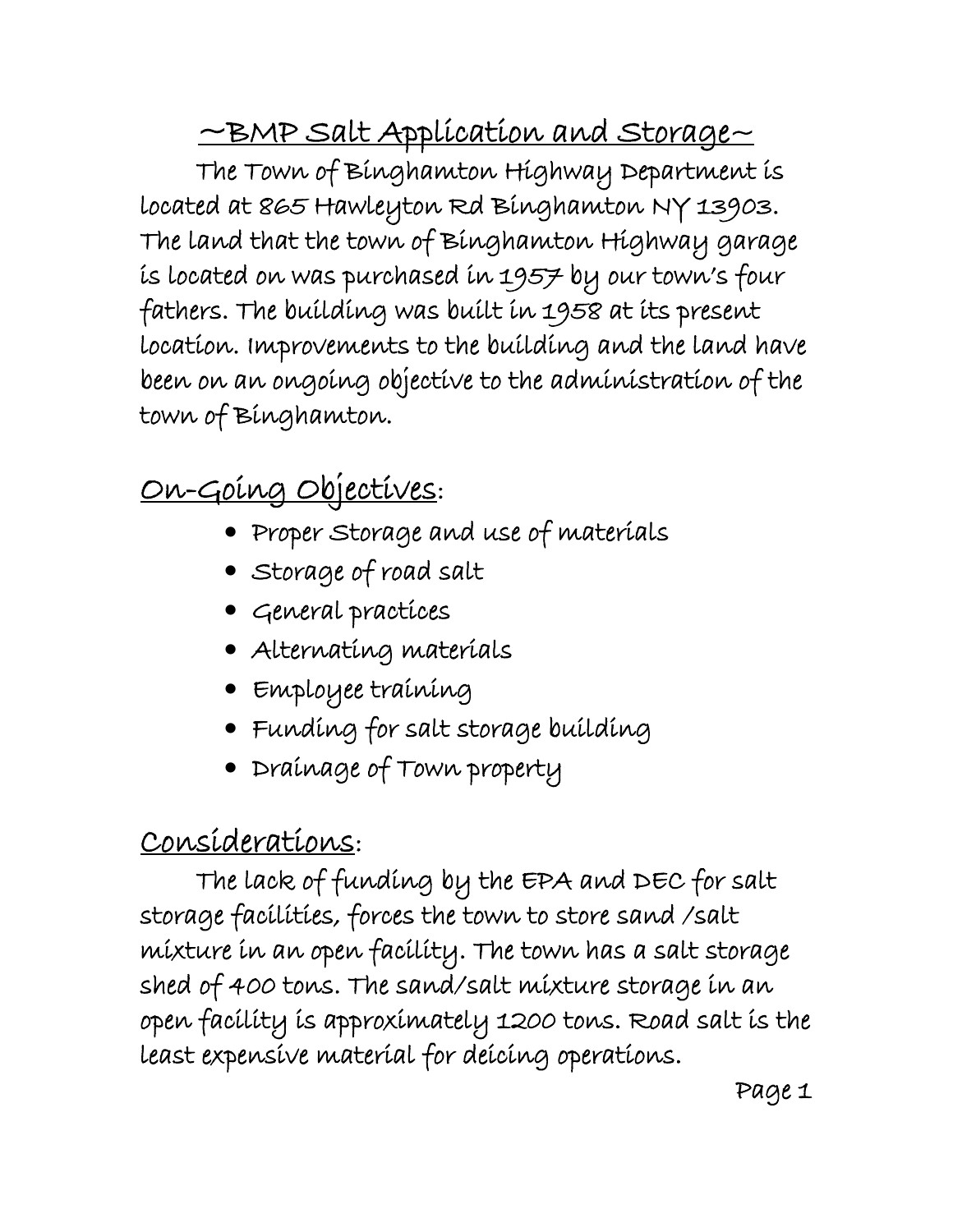#### Description:

 The Application and storage of deicing materials, most commonly salts such as sodium chloride, can lead to water quality problems for surrounding areas. Salts, gravel, sand, and other materials are applied to highways and roads to reduce the amount of ice during winter storm events. Salts lower the melting point of ice, allowing roadways to stay free of ice buildup during cold winters. Sand and gravel increase traction on the road, making travel safer.

#### Approach:

 During road salt application, certain best management practices can produce significant environmental benefits. The amount of road salt applied should be regulated to prevent over-salting of motorways and increasing runoff concentrations. The amount of salt applied should be varied to reflect site-specific characteristics, such as road width and design, traffic concentration, and proximity to surface waters. Calibration devices for spreaders in trucks aid maintenance workers in the proper application of road salts. Alternative materials, such as sand or gravel, should be used in especially sensitive areas.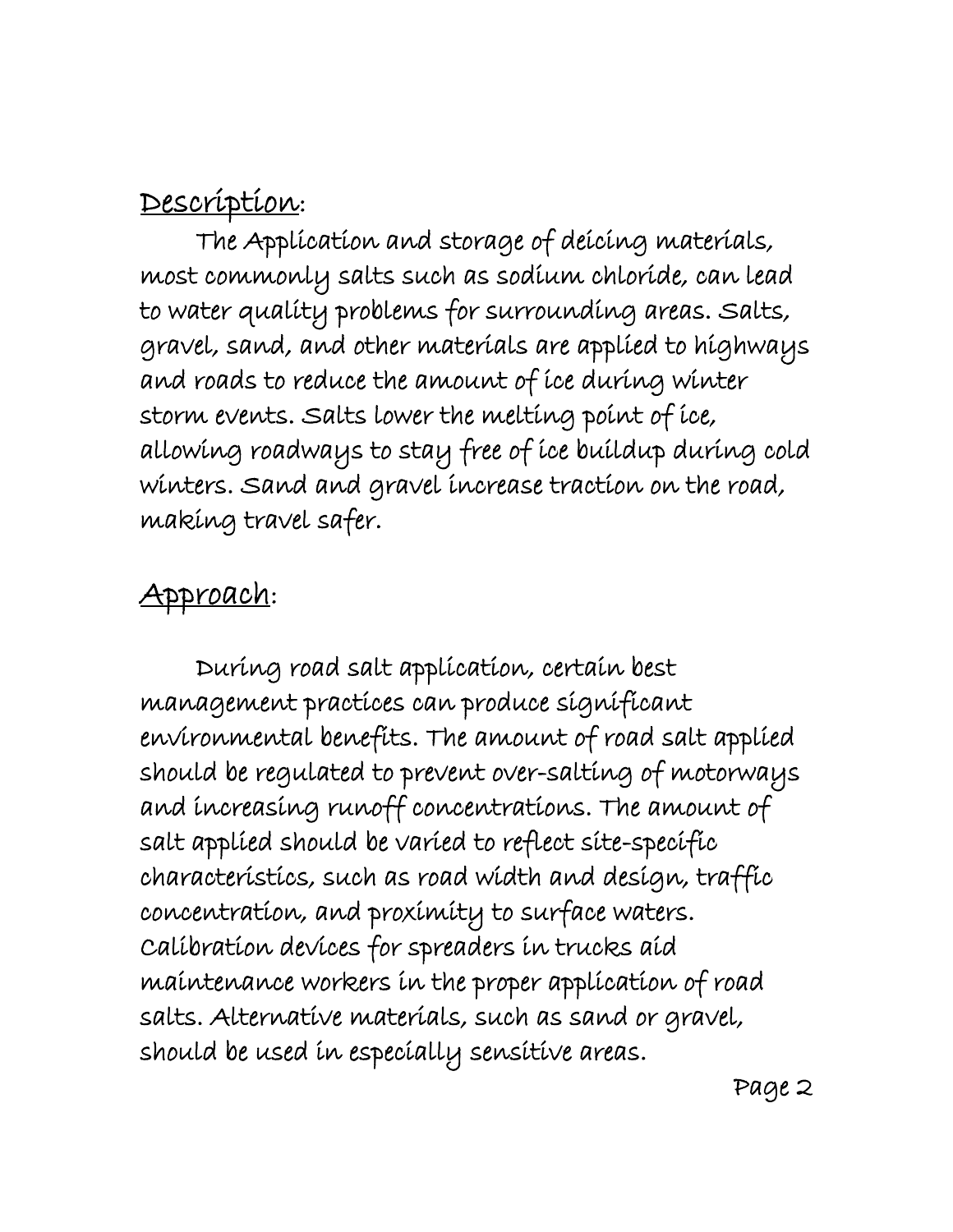## Pollution Prevention:

- Use the minimum amount of salt needed to get the job done.
- Establish "low salt" near sensitive environments. Salt can impact water supply wells.
- Establish "low salt and/or sand areas" near sensitive environments. Sand may be detrimental in areas sensitive to sedimentation, such as streams, and salt can impact water supply wells.
- Remove snow manually from driveways and sidewalks.
- Limit toxic metals in specifications for deicers.
- Cleanup road grit as soon as possible.
- Consider pre-wetting of salt or use brine solution as a way to reduce and better control salt applications.
- Consider road temperatures when determining volume of salt to apply.
- Control the rate of spreading by equipping trucks with ground-speed sensors.
- Many of the problems associated with contamination of local waterways stem from the improper storage of deicing materials. Salts are very soluble when they come into contact with storm water. They can migrate into ground water and also contaminate surface waters.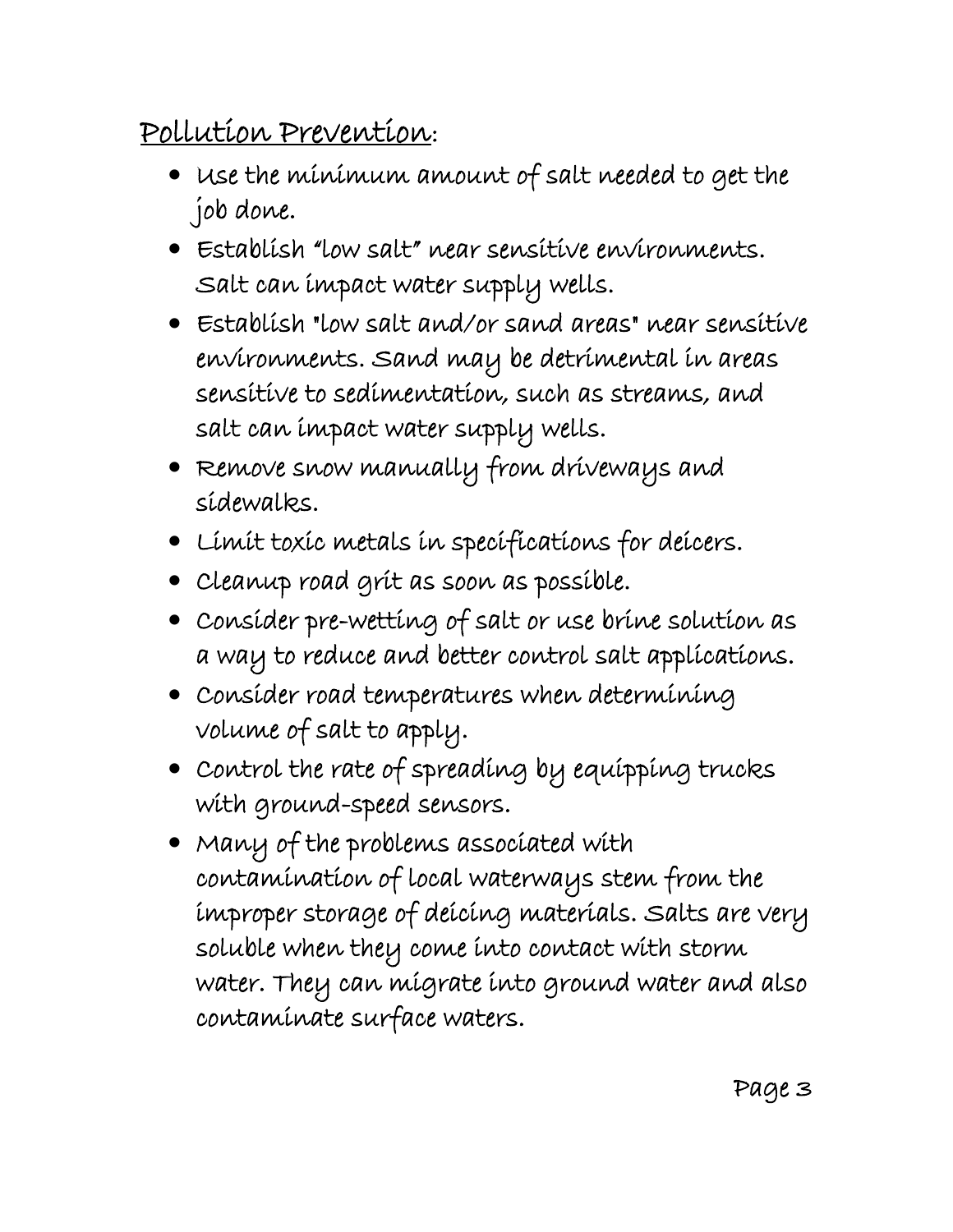- Facilities should be located on flat sites away from surface water and on impervious surfaces that are easily protected from overland runoff.
- Salt should be stored under cover to prevent a loss due to runoff.
- Contain wash water from trucks used for salting and sanding in a holding tank for disposal or discharge into sanitary sewers.
- Place salt piles in areas not subject to flooding.
- Cover salt piles with a tarp (polyethylene) during non-freezing spring and summer months when storage facilities are not available.
- Contain stormwater runoff from areas where salt is stored by using buffers to diffuse runoff before entering water bodies.
- Use diversion berms to minimize run-on to storage areas.
- Cleanup "track out" after storm events.

#### Suggested Protocols:

 Sensitive areas, such as public water supplies, lakes and ponds, should be identified and made known to salt applicators. Consider de-icing alternatives in sensitive areas.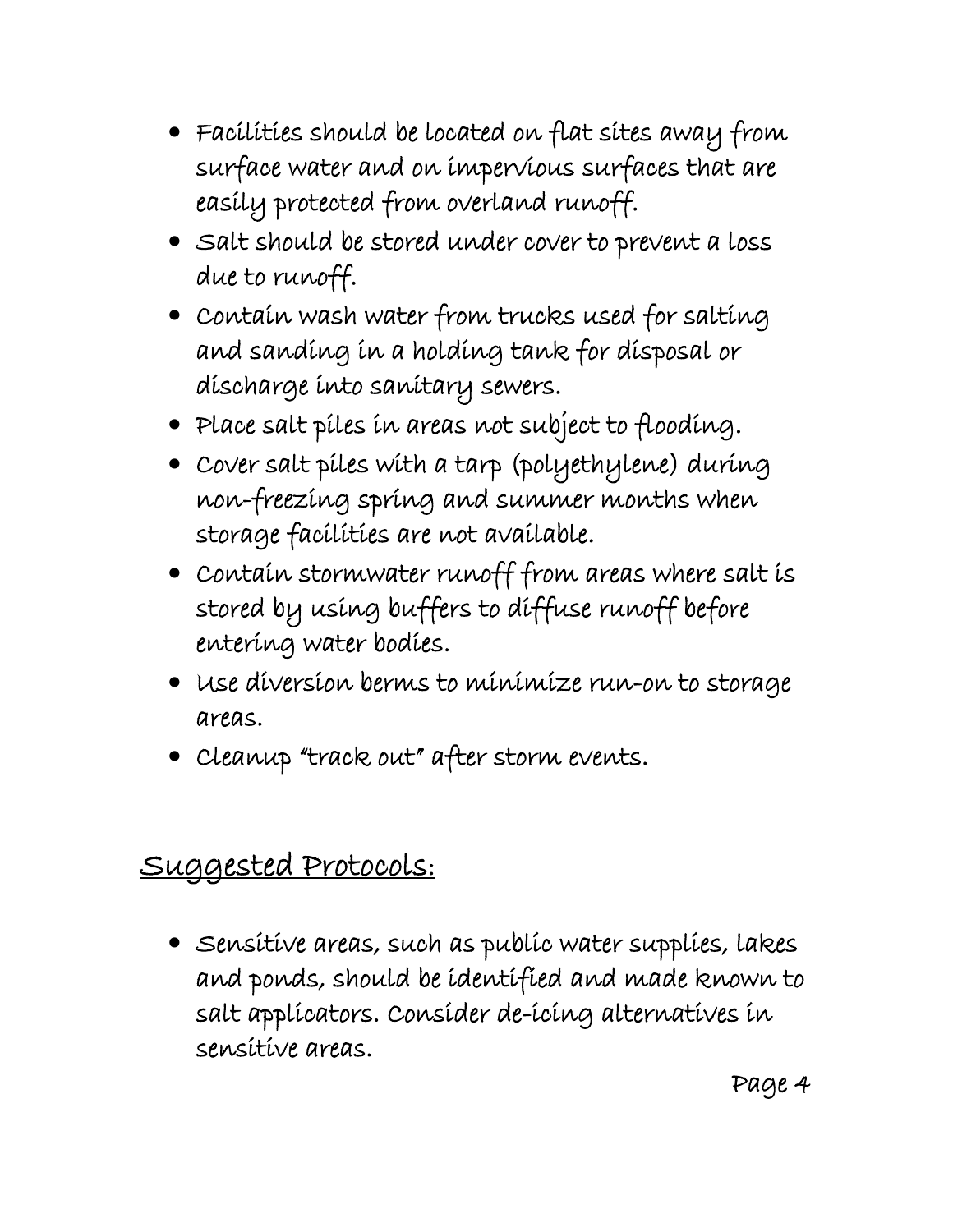- Ground-speed controllers should be used for all spreaders.
- Give salt time to work; time plowing operations to allow maximum melting by salt, before snow is plowed off the highway.
- Know when to plow and reapply salt. The need for another salt application can be determined by watching melting snow kicked out behind vehicle tires. If the slush is soft and fans out like water, the salt is still working. Once the slush begins to stiffen and is thrown directly to the rear of vehicle tires, it is time to plow.
- For lesser traveled roads, consider applying salt in a windrow in a four to eight foot strip along the centerline of a two lane road. Less salt is wasted with this pattern and quickly gives vehicles clear pavement under at least two wheels. Traffic will soon move some salt off the centerline and the salt brine will move toward both shoulders for added melting across the entire road width.
- $\bullet$  Determine levels of service for all roads in a service area. Salt application rates and frequency should be based on traffic volume, road grade and curvature, intersections, and weather conditions. Sand or sand/salt mix should be used based on the level of service requirements.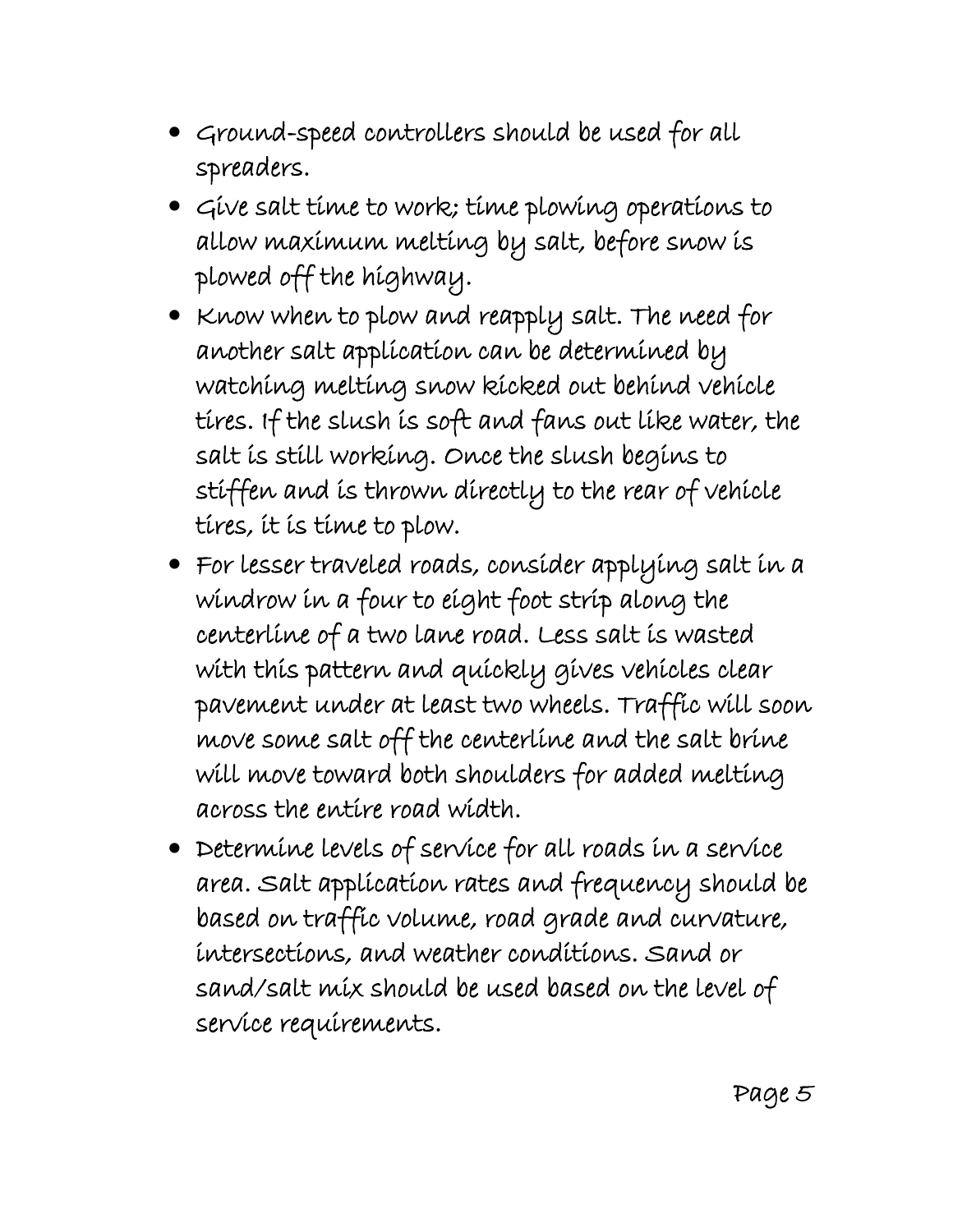### Training:

- Train drivers to improve loading of materials, application techniques and reduce losses.
- Train drivers to report areas of "over salting" to allow possible cleanup and to reduce salt runoff.

#### Costs:

Covering stored road salts may be costly; however, the benefits are greater than the perceived costs. Storing road salts correctly prevents the salt from lumping together, which makes it easier to load and apply. In addition, covering salt storage piles reduces salt loss from storm water runoff and potential contamination to streams, aquifers, and estuarine areas. Salt storage piles should be located outside the 100-year floodplain for further protection against surface water contamination.

The use of pre-wetting of salt can increase the effectiveness and reduce the usage of road salt.

The use of alternative materials on bridges and structures may be initially more costly, but can reduce longer term maintenance costs of the structure because of the less corrosive nature of these materials.